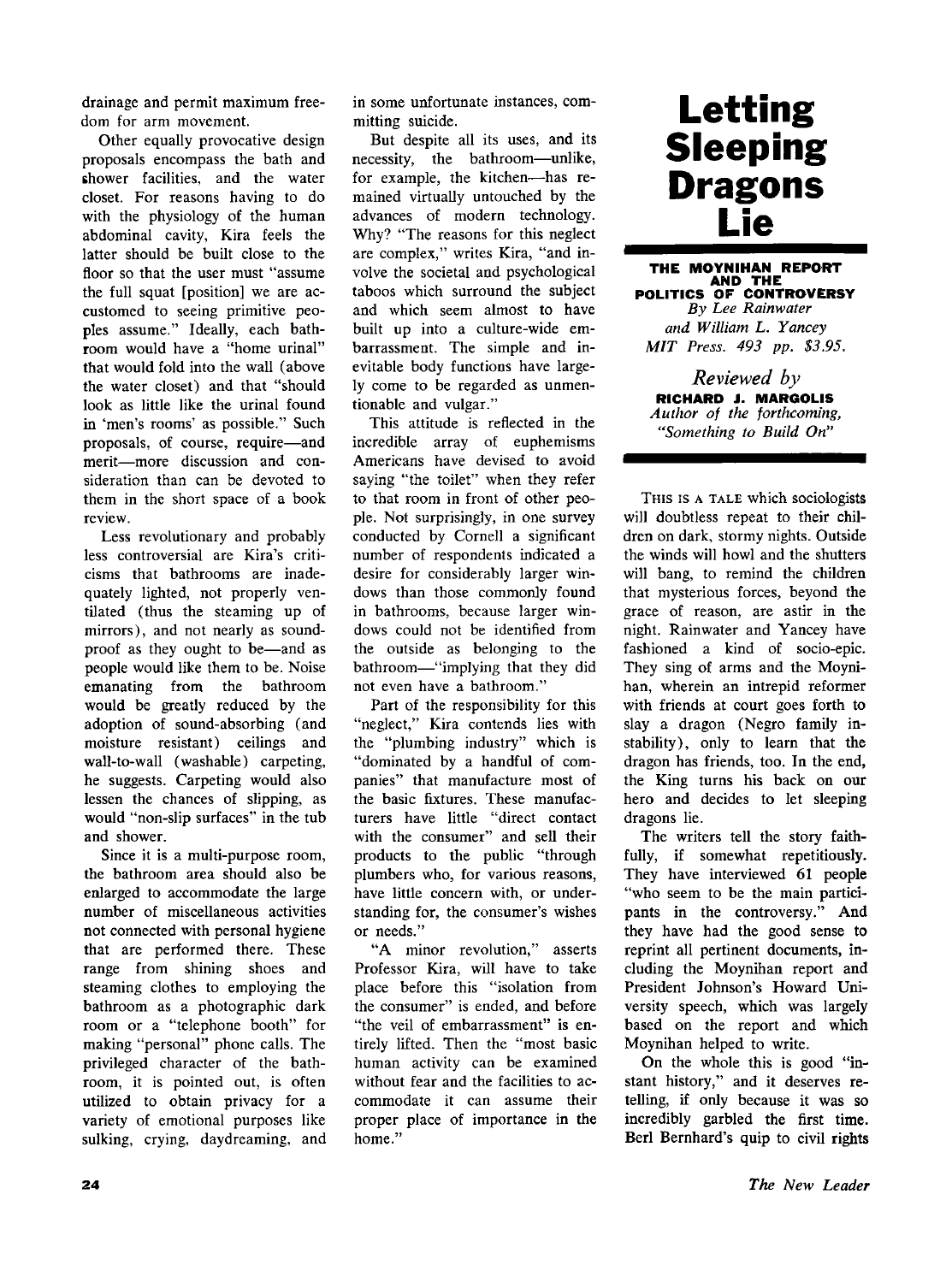leaders who were meeting at the White House in the fall of 1965— **"I** have been reliably informed that no such person as Daniel Patrick Moynihan exists"—contains a measure of truth. Moynihan's message never did reach the general public.

My own national sampling of opinion, largely confined to fellow airplane passengers and strangers in hotel bars, confirms this. Few of the travelers I chat with have heard about either Moynihan or his "famous" report. Moreover, many of them remain convinced—after more than a decade of putative soul-searching—that most Negroes are lazy, unintelligent and inclined to riot. I take these casual acquaintences, who speak with passable precision and prefer their martinis dry, to be roughly representative of upper-middle class America. If so, a really thorough airing of the Moynihan report might interest them. It might help them to shed their dear delusions of race.

The report has never enjoyed such an airing. In the beginning it was a confidential government document, primarily for White House consumption. Later, as Rainwater and Yancey make clear, the White House leaked parts of it in a way that guaranteed general confusion. By the time the full report was made public, nearly everyone in the civil rights establishment had already concluded it was a menace to the cause. As a result, and with a hint of White House complicity, they quashed it.

It was Peter Finley Dunne who pointed out that "No wan cares to hear . . . th' short an' simple scandals iv th' poor." It was Daniel Patrick Moynihan who unintentionally proved it. Early in 1965 Moynihan, then an Assistant Secretary of Labor, submitted to the White House a confidential report on "The Negro Family: The Case for National Action." In it he argued that many of the Negro poor were different from you and me: They not only had less money, they had

more handicaps, and these handicaps effectively barred them from achieving real equality. In short, their suffering had rendered them powerless to seize the new day of freedom which civil rights victories had presumably inaugurated.

"The single most important social fact of the United States," Moynihan wrote, was the "massive deterioration" of Negro society and its institutions. And: "At the heart of the deterioration of the fabric of Negro society is the deterioration of the Negro family."

Citing various statistics on nonwhite illegitimate births, divorce rates, unemployment and welfare caseloads, Moynihan sought to prove that three centuries of pain had brought many low-income Negro families to the brink of ruin. Fathers without jobs wandered off; children without fathers gave up; mothers without husbands endured. And since, in our society, the family unit was held to be the main source of all blessings—spiritual as well as financial—it followed that millions of Negroes were condemned to permanent deprivation.

The notion that some Negroes were born damned was probably as close to a doctrine of original sin as a modern sociologist could get. But Moynihan made it clear that the sins were those of a white society. The Negro bore only the mark of oppression, not the mark of Cain.

If we grant all this, then we must seriously entertain the possibility, sad as it seems, that our civil rights triumphs are really hollow trophies. They are nice to have around, but they do not lead to Negro equality. What we need are not more empty chalices of liberty but a solid, massive, Federally sponsored campaign to put Negro families together again.

While Moynihan did not spell out the substance of such a campaign, the implications were plain enough. Any meaningful program to strengthen low-income Negro

families would have to concentrate on more jobs, better housing and reforming the nation's welfare machinery which, through its program of Aid for Dependent Children, appeared to be perpetuating the very weaknesses Moynihan decried.

In any case, the Administration bought the Moynihan thesis—rather casually, it seems, and without profound deliberation. Rainwater and Yancey think "the very positive feedback" that Moynihan got from White House officials was based on solid considerations. "The report," they write, "gave the Administration .. . a specific means to measure the effectiveness of existing or new programs aimed at the pathologies of the urban slums." Maybe so, but the reader gets a quite different impression—namely, that the White House was looking more for a gimmick than a solution.



Whether you think of it as a threat or a promise, it's here to stay. Nathan Wright, Jr., a onetime CORE field secretary with a doctorate from Harvard, now looks beyond the fear and violence **of** today's headlines to outline the real meaning of this challenge to all Americans.



 $$4.95;$  paperback, \$1.95

**HAWTHORN** 

70 Fifth Avenue, New York 10011

Books